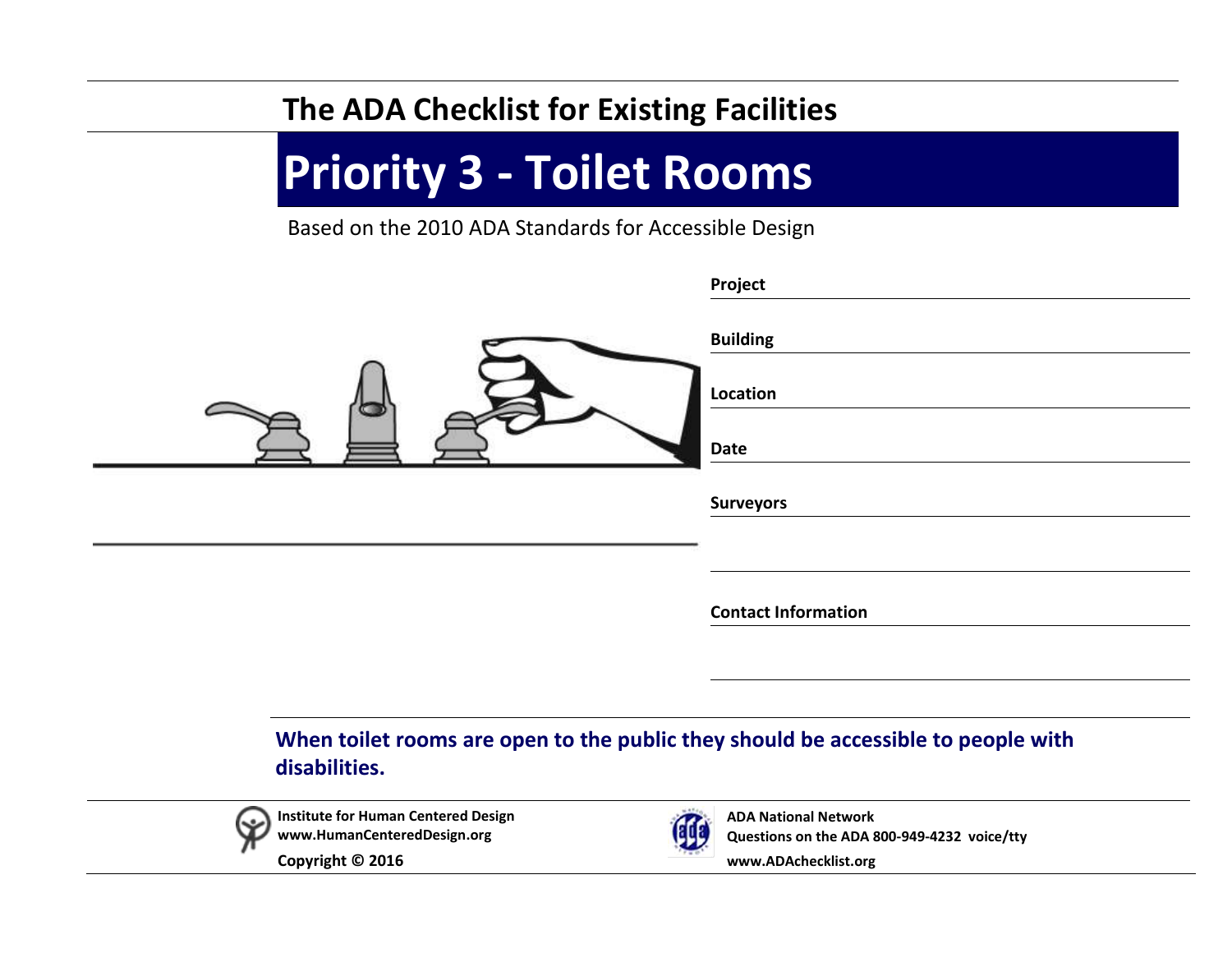This checklist was produced by the New England ADA Center, a project of the Institute for Human Centered Design and a member of the ADA National Network. This checklist was developed under a grant from the Department of Education, NIDRR grant number H133A060092-09A. However the contents do not necessarily represent the policy of the Department of Education, and you should not assume endorsement by the Federal Government.

Questions or comments on the checklist contact the New England ADA Center at 617-695-0085 voice/tty or [ADAinfo@NewEnglandADA.org](mailto:ADAinfo@NewEnglandADA.org)

For the full set of checklists, including the checklists for recreation facilities visit [www.ADAchecklist.org.](http://www.adachecklist.org/)

**Copyright © 2016 ADA Checklist for Existing Materials. You can freely reproduce and distribute this content. Include proper attribution. But you must get permission before using this content as a fee-based product.**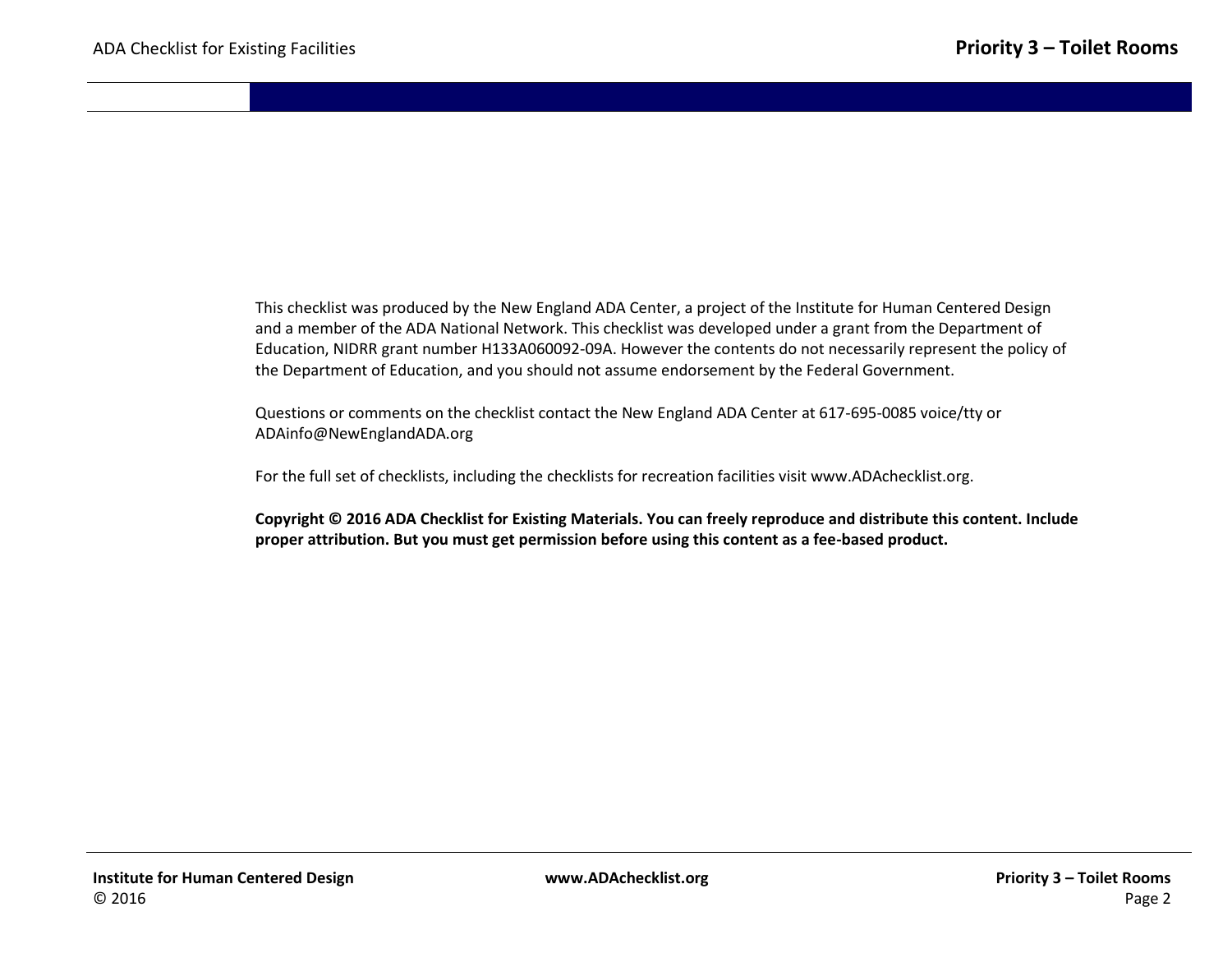|     | <b>Priority 3 - Toilet Rooms</b>                                                                                                                                                                                                                                                                                                                                            |                      |  | <b>Comments</b> | <b>Possible Solutions</b>                                                                              |  |  |
|-----|-----------------------------------------------------------------------------------------------------------------------------------------------------------------------------------------------------------------------------------------------------------------------------------------------------------------------------------------------------------------------------|----------------------|--|-----------------|--------------------------------------------------------------------------------------------------------|--|--|
| 3.1 | If toilet rooms are available to<br>the public, is at least one toilet<br>room accessible? (Either one<br>for each sex, or one unisex.)<br>Note: If toilet rooms are chiefly<br>for children, e.g., in elementary<br>schools and day care centers,<br>use the children's specifications<br>in Toilets - 604.1, 604.8, 604.9,<br>609.4 and Lavatories and Sinks<br>$-606.2.$ | $\Box$ Yes $\Box$ No |  | Photo #:        | • Reconfigure toilet rooms<br>• Combine toilet rooms to<br>create one unisex<br>accessible toilet room |  |  |
| 3.2 | Are there signs at inaccessible<br>toilet rooms that give directions<br>to accessible toilet rooms?<br>[See 2010 ADA Standards for<br>Accessible Design - 216.8]                                                                                                                                                                                                            | $\Box$ yes $\Box$ no |  | Photo #:        | · Install signs                                                                                        |  |  |
| 3.3 | If not all toilet rooms are<br>accessible, is there a sign at the<br>accessible toilet room with the<br>International Symbol of<br>Accessibility?<br>[216.8]                                                                                                                                                                                                                | $\Box$ yes $\Box$ no |  | Photo #:        | • Install sign                                                                                         |  |  |
|     | <b>Accessible Route</b>                                                                                                                                                                                                                                                                                                                                                     |                      |  |                 |                                                                                                        |  |  |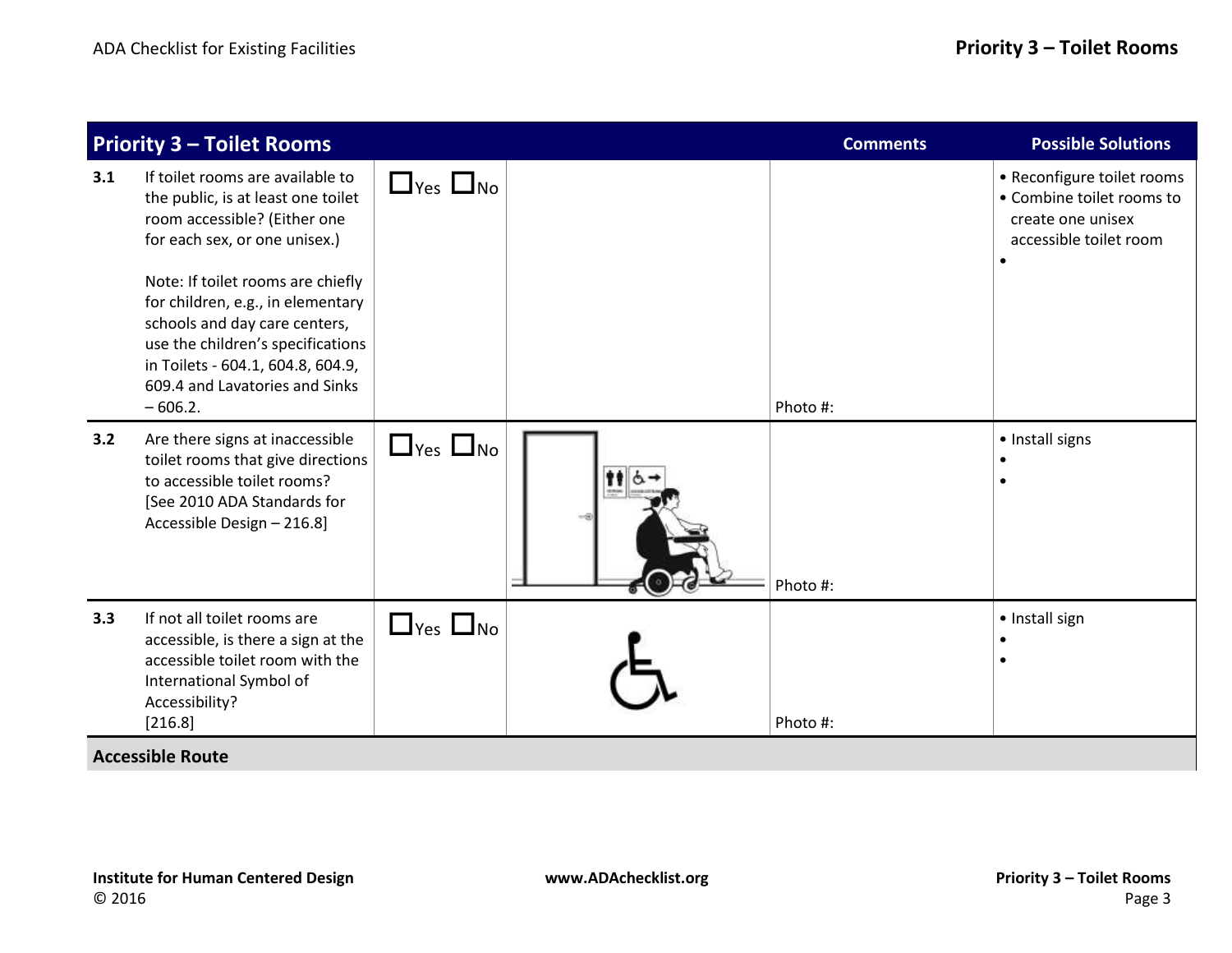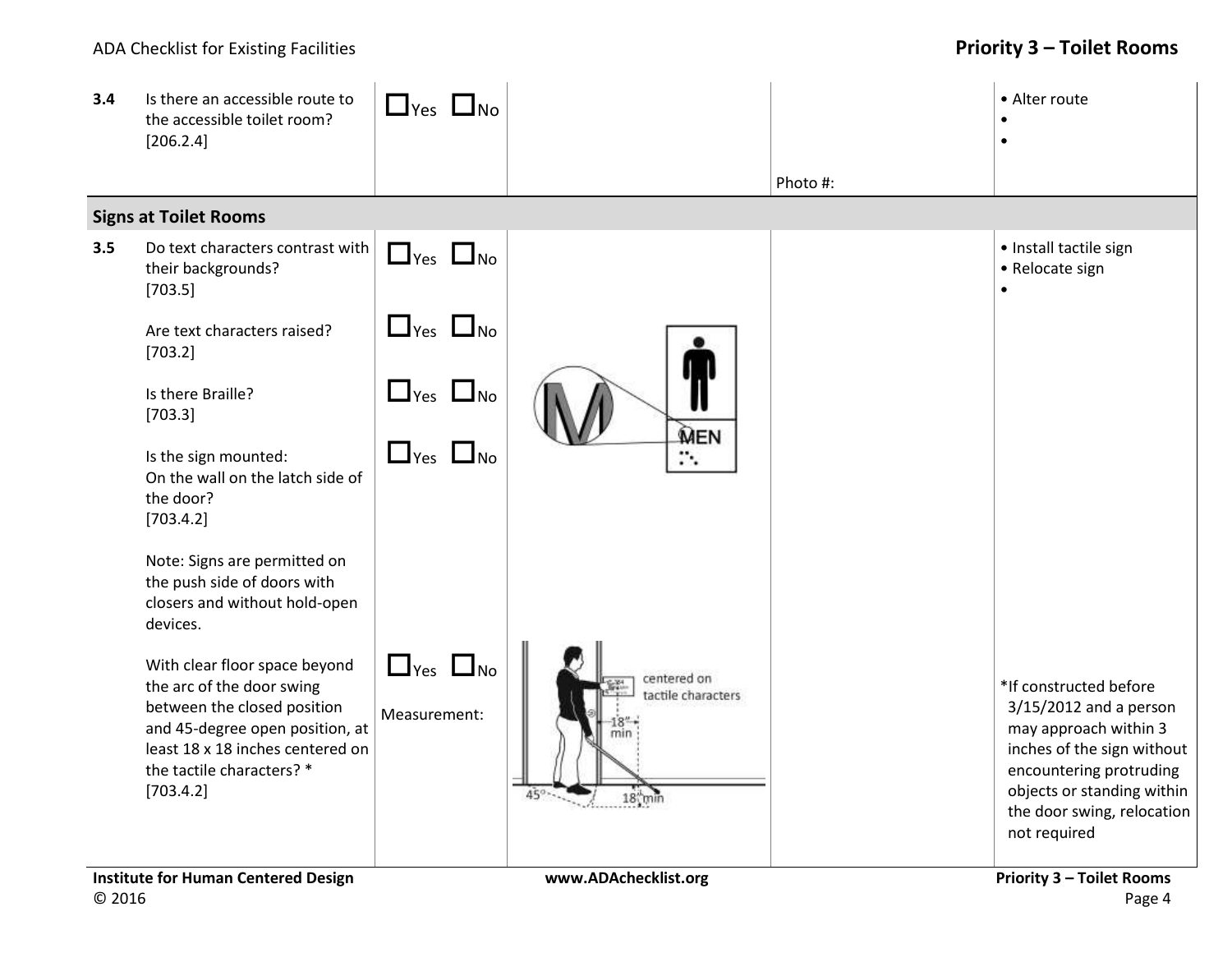|                 | So the baseline of the lowest<br>character is at least 48 inches<br>above the floor and the<br>baseline of the highest<br>character is no more than 60<br>inches above the floor? *<br>[703.4.1]<br>Note: If the sign is at double<br>doors with one active leaf, the<br>sign should be on the inactive<br>leaf; if both leaves are active,<br>the sign should be on the wall<br>to the right of the right leaf. | $\Box$ Yes $\Box$ No<br>Measurement: | $60''$ max<br>48"min | Photo #: | *If constructed before<br>3/15/2012 and mounted<br>no higher than 60 inches<br>to the centerline of the<br>sign, relocation is not<br>required |
|-----------------|------------------------------------------------------------------------------------------------------------------------------------------------------------------------------------------------------------------------------------------------------------------------------------------------------------------------------------------------------------------------------------------------------------------|--------------------------------------|----------------------|----------|------------------------------------------------------------------------------------------------------------------------------------------------|
| <b>Entrance</b> |                                                                                                                                                                                                                                                                                                                                                                                                                  |                                      |                      |          |                                                                                                                                                |
| 3.6             | Is the door opening width at<br>least 32 inches clear, between<br>the face of the door and the<br>stop, when the door is open 90<br>degrees?<br>[404.2.3]                                                                                                                                                                                                                                                        | $\Box$ Yes $\Box$ No<br>Measurement: | 32"min               |          | · Install offset hinges<br>• Alter the doorway                                                                                                 |
| 3.7             | If there is a front approach to<br>the pull side of the door is there<br>at least 18 inches of<br>maneuvering clearance beyond<br>the latch side plus 60 inches<br>clear depth?<br>Note: See 2010 Standards<br>404.2.4 for maneuvering<br>clearance requirements on<br>the push side of the door                                                                                                                 | $\Box$ Yes $\Box$ No<br>Measurement: | 18"mir<br>60'<br>min | Photo #: | • Remove obstructions<br>• Reconfigure walls<br>• Add automatic door<br>opener                                                                 |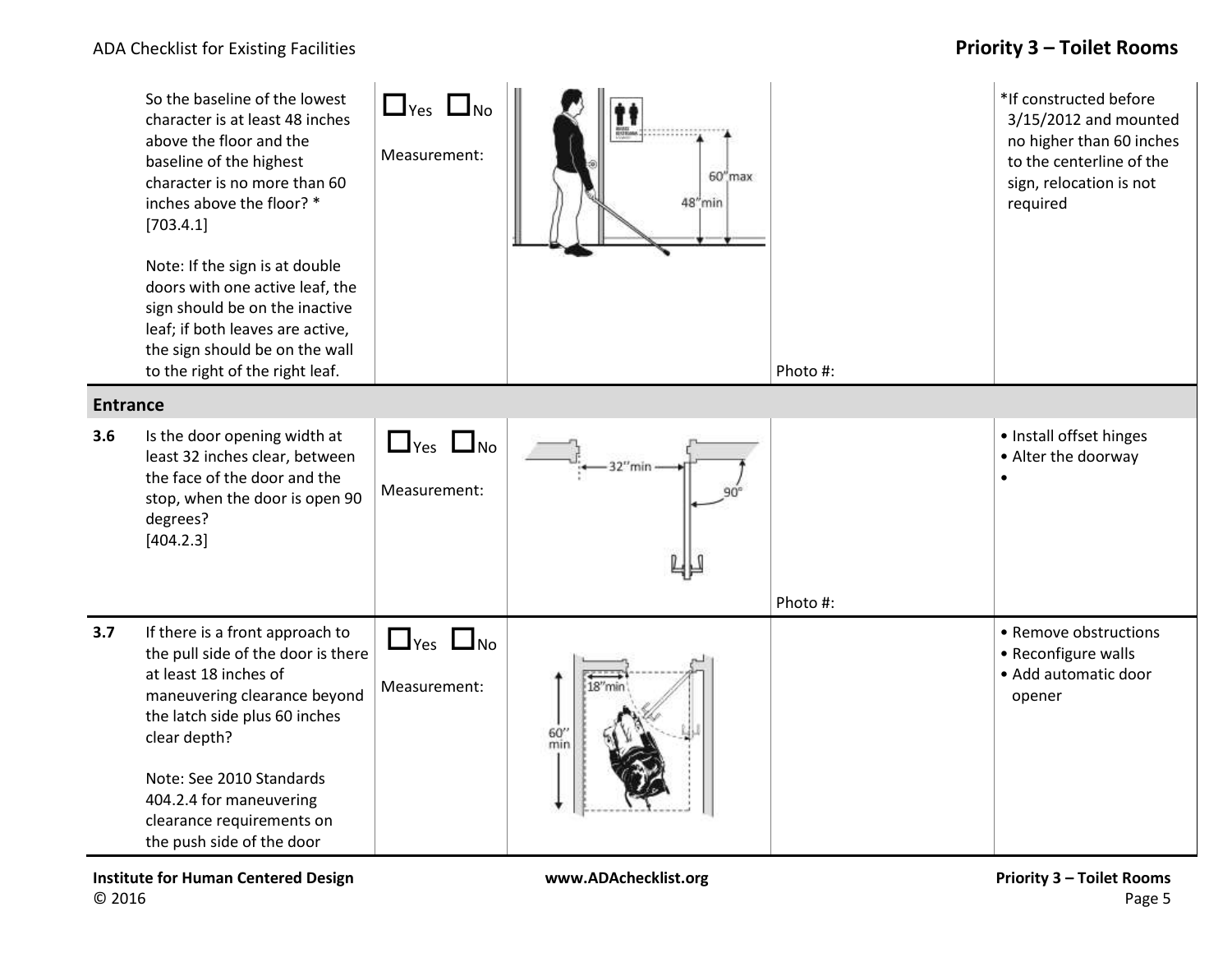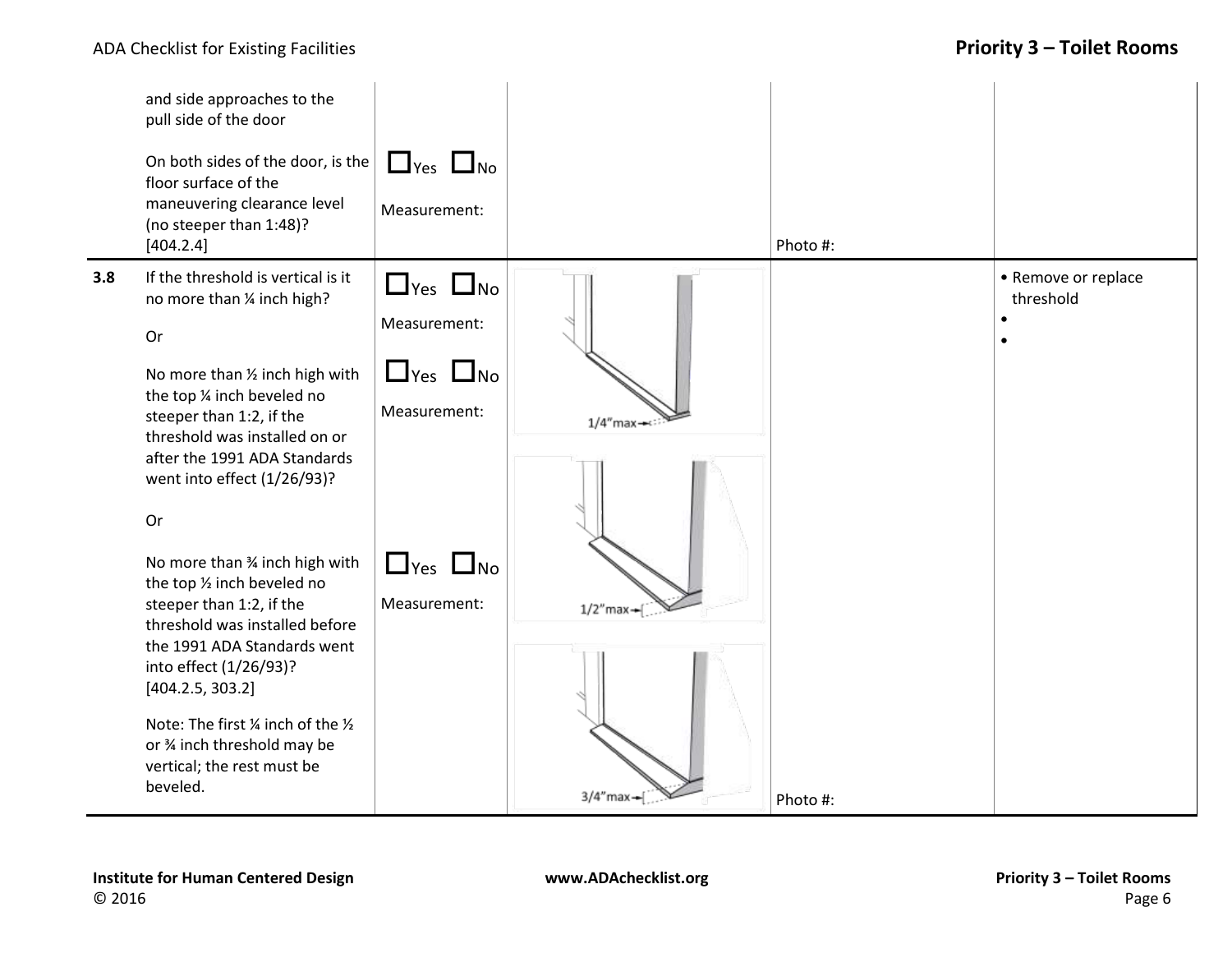| 3.9  | Is the door equipped with<br>hardware that is operable with<br>one hand and does not require<br>tight grasping, pinching or<br>twisting of the wrist?<br>Door handle?<br>Lock (if provided)?                                              | $\Box$ Yes $\Box$ No<br>$\Box$ Yes $\Box$ No<br>$\Box$ Yes $\Box$ No |         |          | • Replace inaccessible<br>knob with lever, loop or<br>push hardware<br>• Add automatic door<br>opener           |
|------|-------------------------------------------------------------------------------------------------------------------------------------------------------------------------------------------------------------------------------------------|----------------------------------------------------------------------|---------|----------|-----------------------------------------------------------------------------------------------------------------|
|      | [404.2.7]                                                                                                                                                                                                                                 |                                                                      |         | Photo #: |                                                                                                                 |
| 3.10 | Are the operable parts of the<br>door hardware mounted no less<br>than 34 inches and no greater<br>than 48 inches above the floor?<br>[404.2.7]                                                                                           | $\Box$ Yes $\Box$ No<br>Measurement:                                 | 34"-48" | Photo #: | • Change hardware height                                                                                        |
| 3.11 | Can the door be opened easily<br>(5 pounds maximum force)?<br>[404.2.9]<br>Note: You can use a pressure<br>gauge or fish scale to measure<br>force. If you do not have one<br>you will need to judge whether<br>the door is easy to open. | $\Box$ Yes $\Box$ No<br>Measurement:                                 |         | Photo #: | • Adjust or replace closers<br>· Install lighter doors<br>• Install power-assisted or<br>automatic door openers |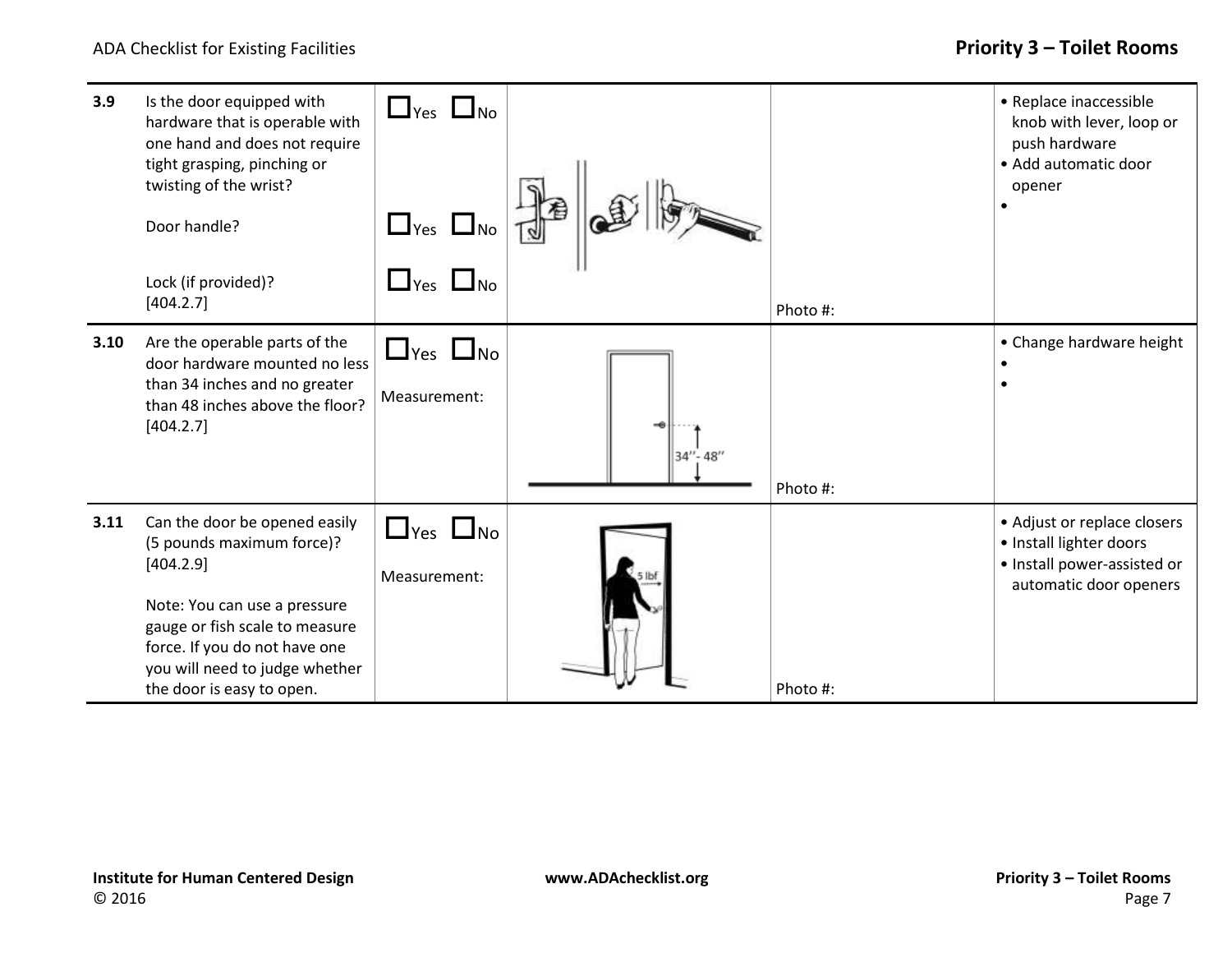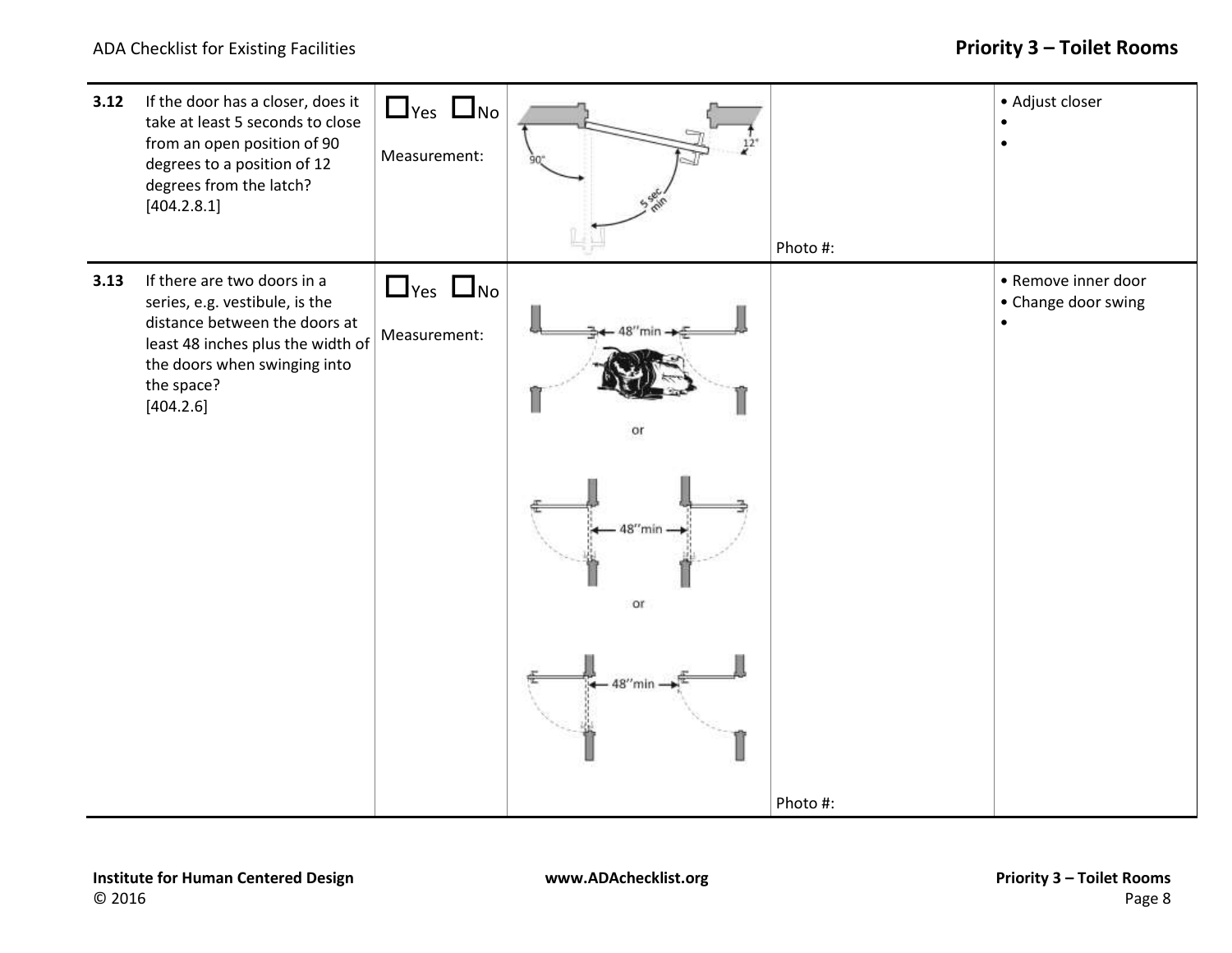

## **In the Toilet Room**

| 3.16 | Is there a clear path to at least<br>one of each type of fixture, e.g.<br>lavatory, hand dryer, etc., that<br>is at least 36 inches wide?<br>[403.5.1] | $I$ Yes $I$ No<br>Measurement: | $36''$ min |          | • Remove obstructions |
|------|--------------------------------------------------------------------------------------------------------------------------------------------------------|--------------------------------|------------|----------|-----------------------|
|      |                                                                                                                                                        |                                |            | Photo #: |                       |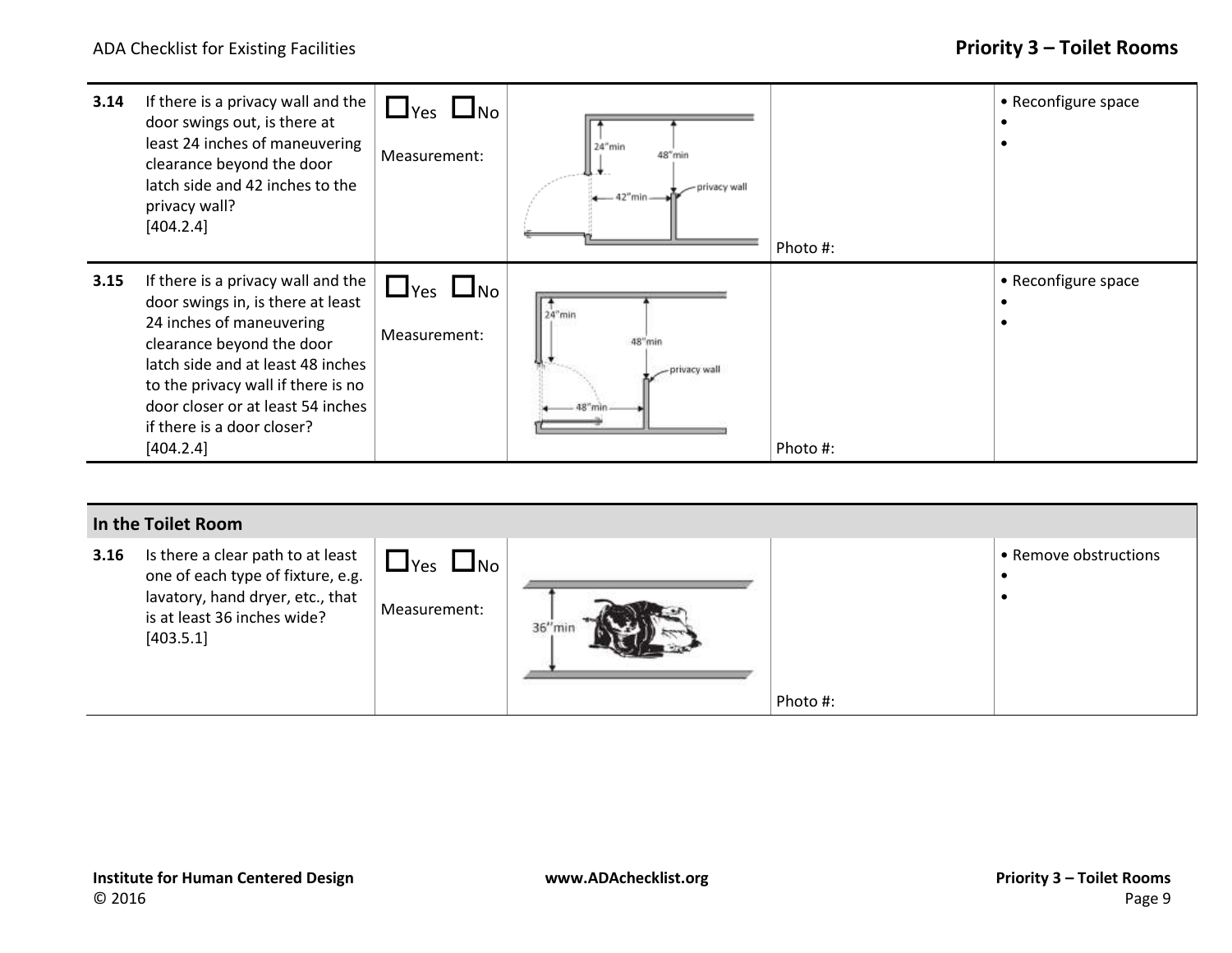| 3.17 | Is there clear floor space<br>available for a person in a<br>wheelchair to turn around, i.e.<br>a circle at least 60 inches in<br>diameter or a T-shaped space<br>within a 60-inch square?<br>[603.2.1]                                                                                                                          | $\Box$ Yes $\Box$ No<br>Measurement:                                         | 60"min<br>base<br>$+36$ "min $+$ | Photo #: | • Move or remove<br>partitions, fixtures or<br>objects such as trash<br>cans                                                                                                                                                                   |
|------|----------------------------------------------------------------------------------------------------------------------------------------------------------------------------------------------------------------------------------------------------------------------------------------------------------------------------------|------------------------------------------------------------------------------|----------------------------------|----------|------------------------------------------------------------------------------------------------------------------------------------------------------------------------------------------------------------------------------------------------|
| 3.18 | In a single user toilet room if<br>the door swings in and over a<br>clear floor space at an<br>accessible fixture, is there a<br>clear floor space at least 30 x 48<br>inches beyond the swing of the<br>door?<br>[603.2.3 Exception 2]                                                                                          | $\Box$ Yes $\Box$ No<br>Measurement:                                         |                                  | Photo #: | • Reverse door swing<br>• Alter toilet room                                                                                                                                                                                                    |
| 3.19 | If the mirror is over a lavatory<br>or countertop, is the bottom<br>edge of the reflecting surface<br>no higher than 40 inches above<br>the floor?<br>Or<br>If the mirror is not over the<br>lavatory or countertop, is the<br>bottom edge of the reflecting<br>surface no higher than 35<br>inches above the floor?*<br>[603.3] | $\Box$ Yes $\Box$ No<br>Measurement:<br>$\Box$ Yes $\Box$ No<br>Measurement: | $m$ Arc<br>40" max               | Photo #: | * If installed before<br>3/15/2012 and the<br>bottom edge of the<br>reflecting surface is no<br>higher than 40 inches<br>above the floor, lowering<br>the mirror to 35 inches is<br>not required<br>• Lower the mirror<br>• Add another mirror |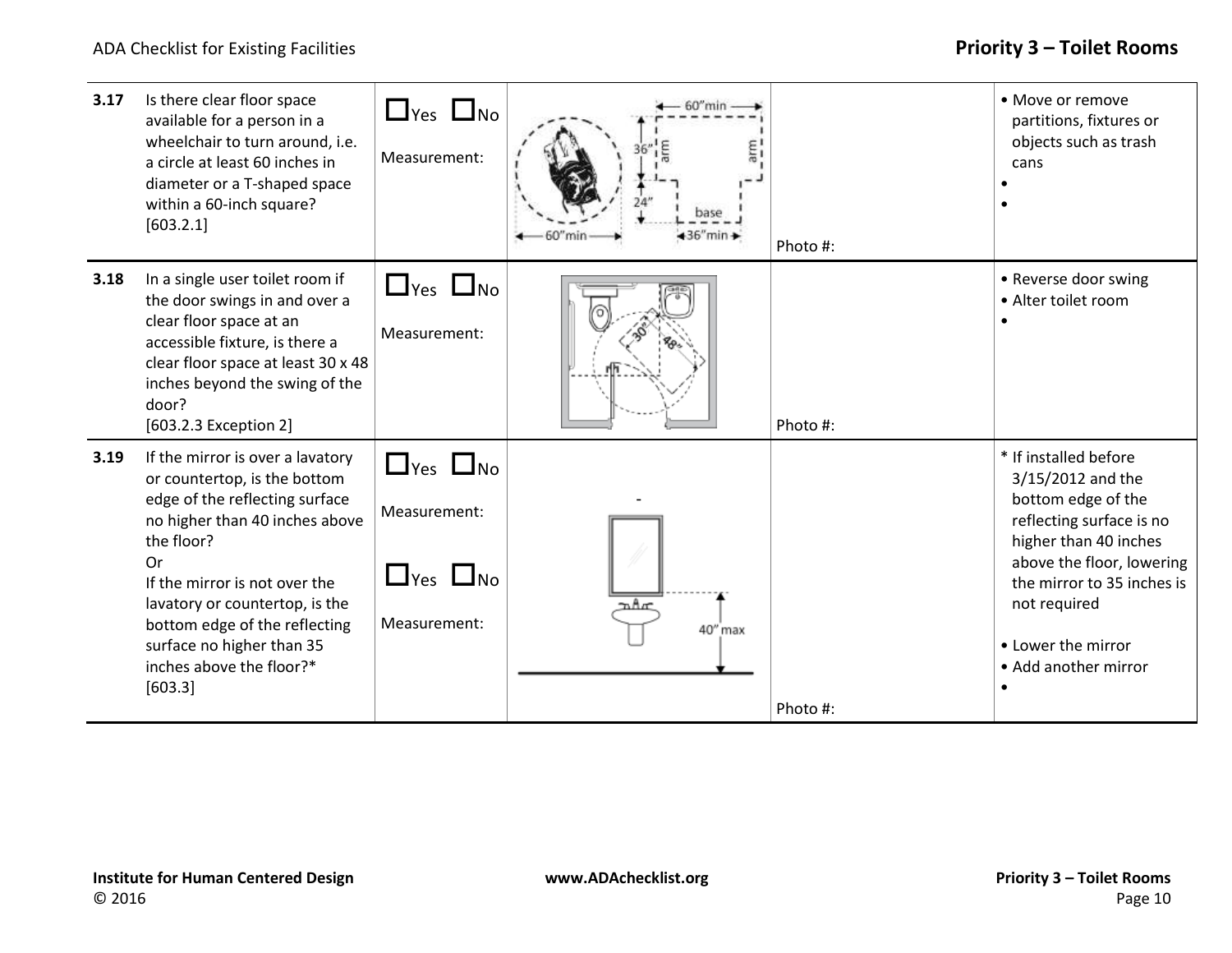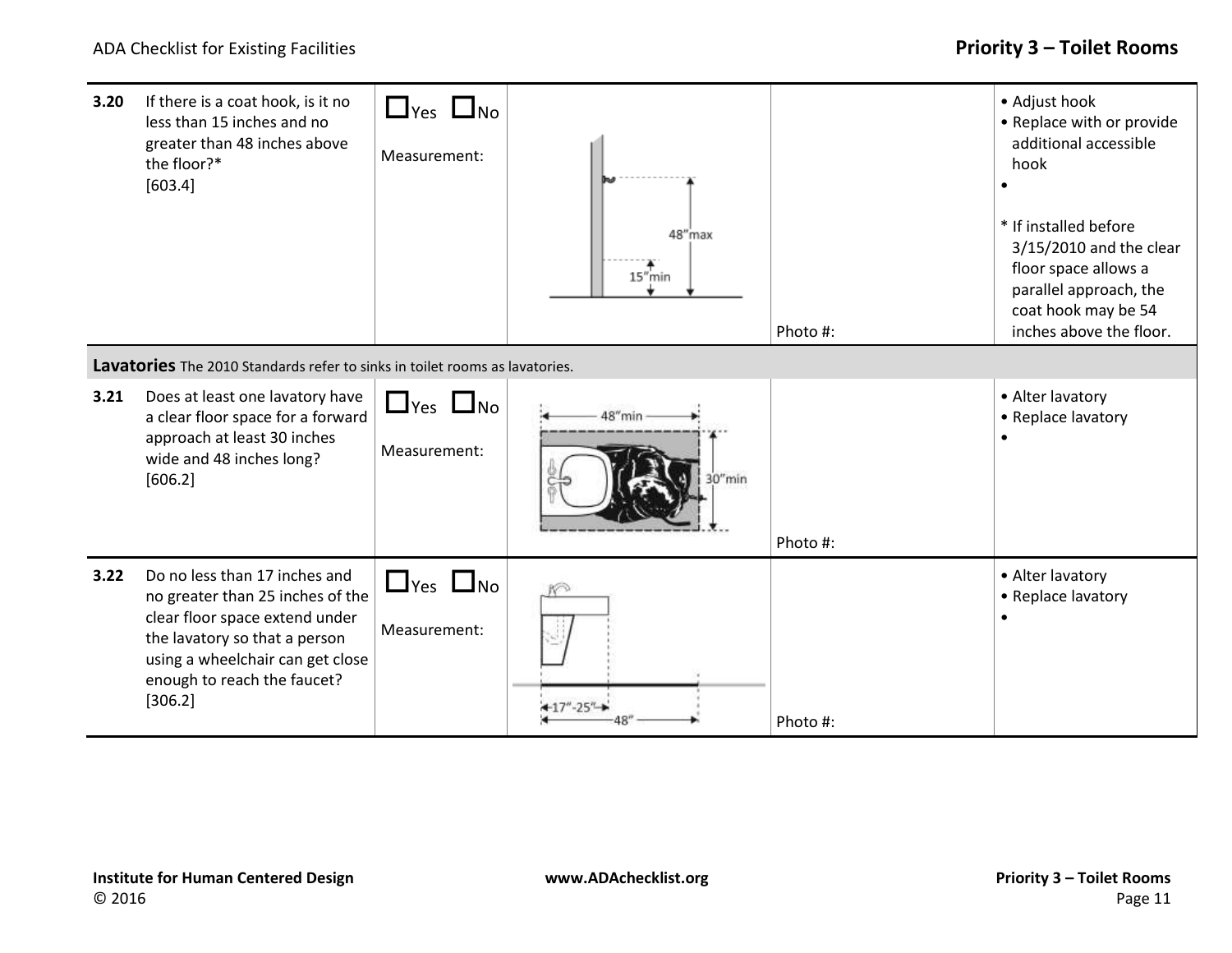| 3.23 | Is the front of the lavatory or<br>counter surface, whichever is<br>higher, no more than 34 inches<br>above the floor?<br>[606.3]                                                                                         | $\Box$ Yes $\Box$ No<br>Measurement: | $K^{\odot}$<br>34"max                    |          | • Alter lavatory<br>• Replace lavatory<br>$\bullet$        |
|------|---------------------------------------------------------------------------------------------------------------------------------------------------------------------------------------------------------------------------|--------------------------------------|------------------------------------------|----------|------------------------------------------------------------|
|      |                                                                                                                                                                                                                           |                                      |                                          | Photo #: |                                                            |
| 3.24 | Is there at least 27 inches<br>clearance from the floor to the<br>bottom of the lavatory that<br>extends at least 8 inches under<br>the lavatory for knee<br>clearance?<br>[306.3.3]                                      | $\Box$ Yes $\Box$ No<br>Measurement: | N <sub>O</sub><br>min<br>$27h$ min       |          | • Alter lavatory<br>• Replace lavatory<br>$\bullet$        |
|      |                                                                                                                                                                                                                           |                                      |                                          | Photo #: |                                                            |
| 3.25 | Is there toe clearance at least 9<br>inches high?<br>[306.3.3]<br>Note: Space extending greater<br>than 6 inches beyond the<br>available toe clearance at 9<br>inches above the floor is not<br>considered toe clearance. | $\Box$ Yes $\Box$ No                 | $\frac{1}{2}$<br>min"<br>$H - 6"$<br>48" | Photo #: | • Alter lavatory<br>• Replace lavatory<br>$\bullet$        |
| 3.26 | Are pipes below the lavatory<br>insulated or otherwise<br>configured to protect against<br>contact?<br>[606.5]                                                                                                            | $\Box$ Yes $\Box$ No                 |                                          | Photo #: | • Install insulation<br>• Install cover panel<br>$\bullet$ |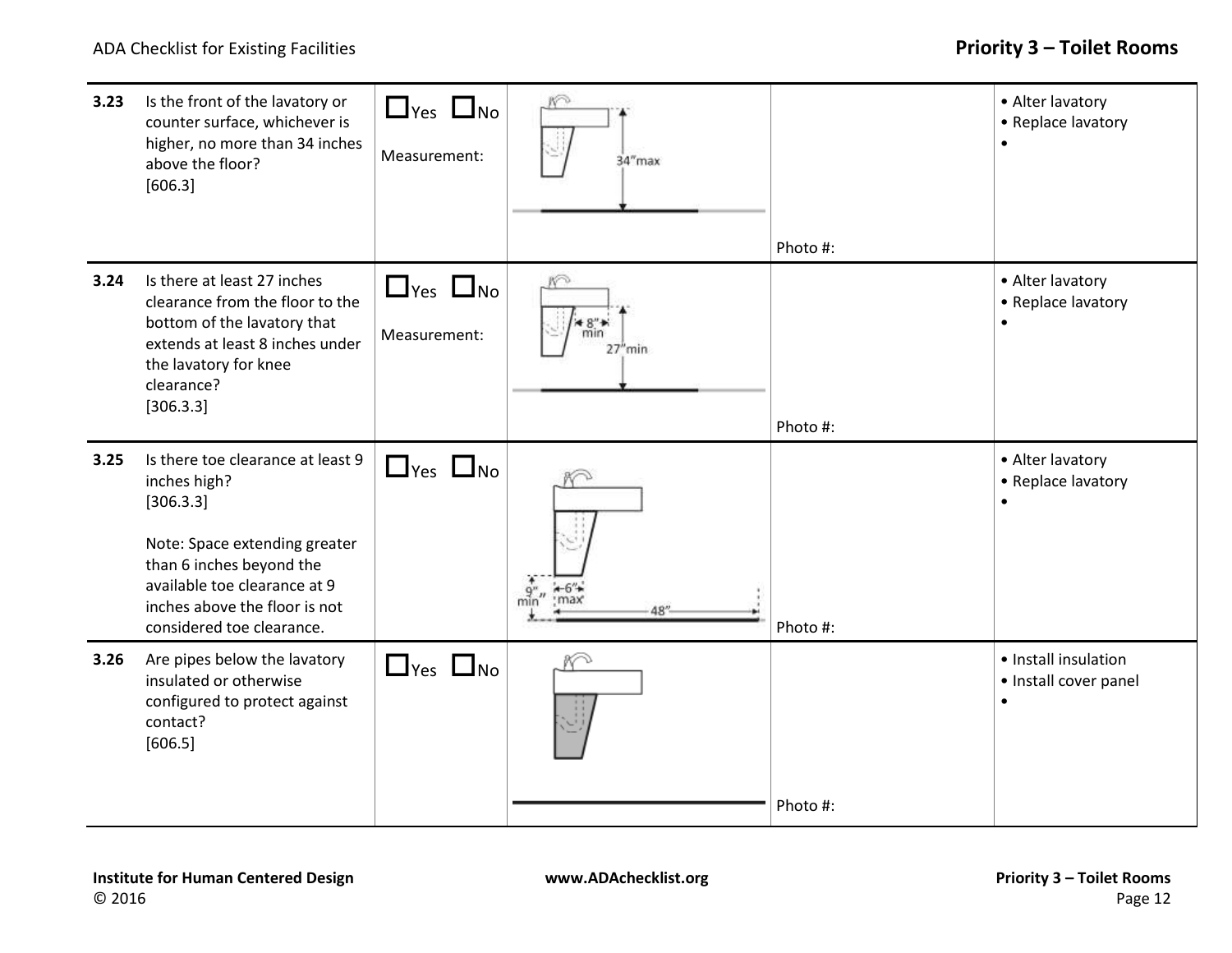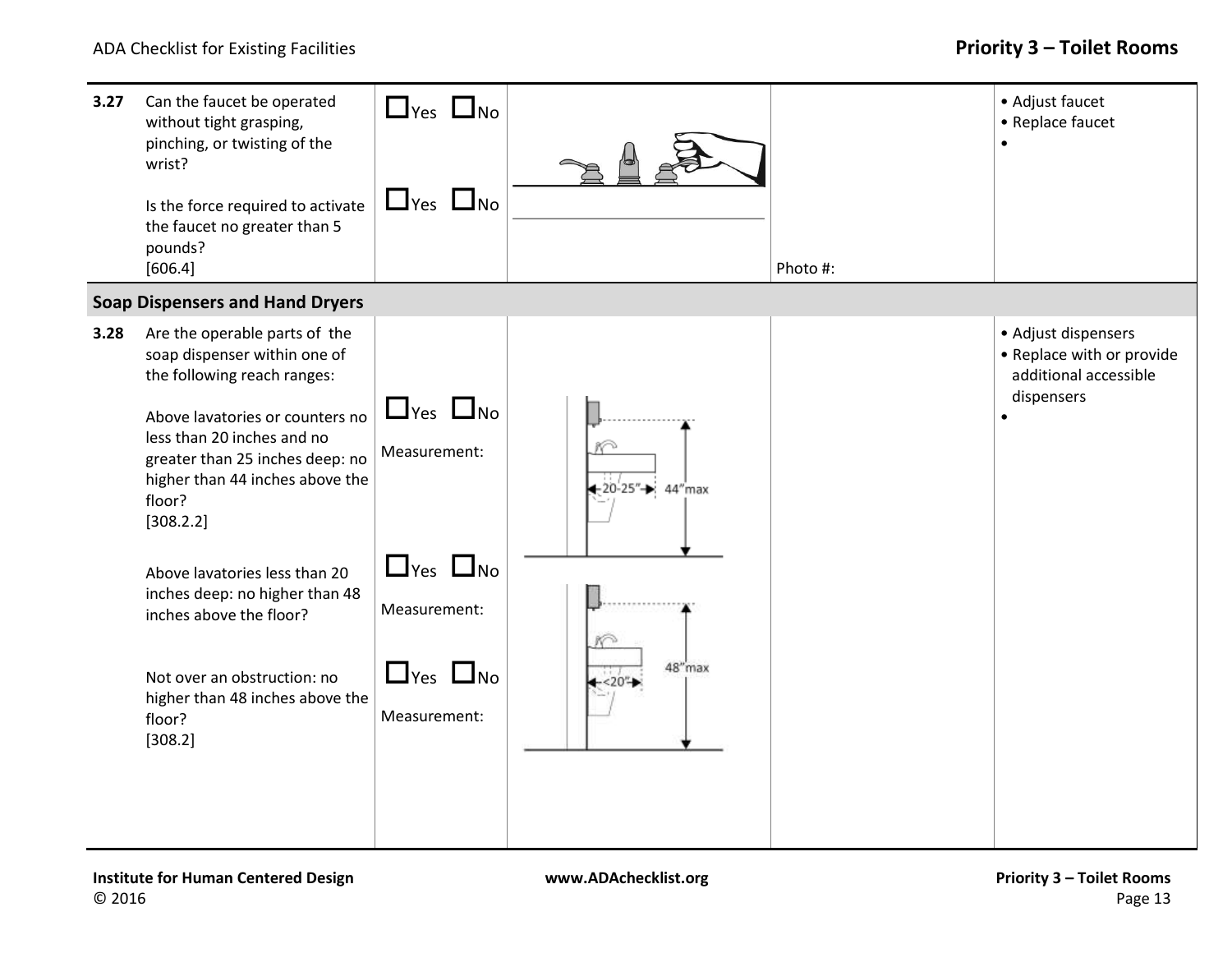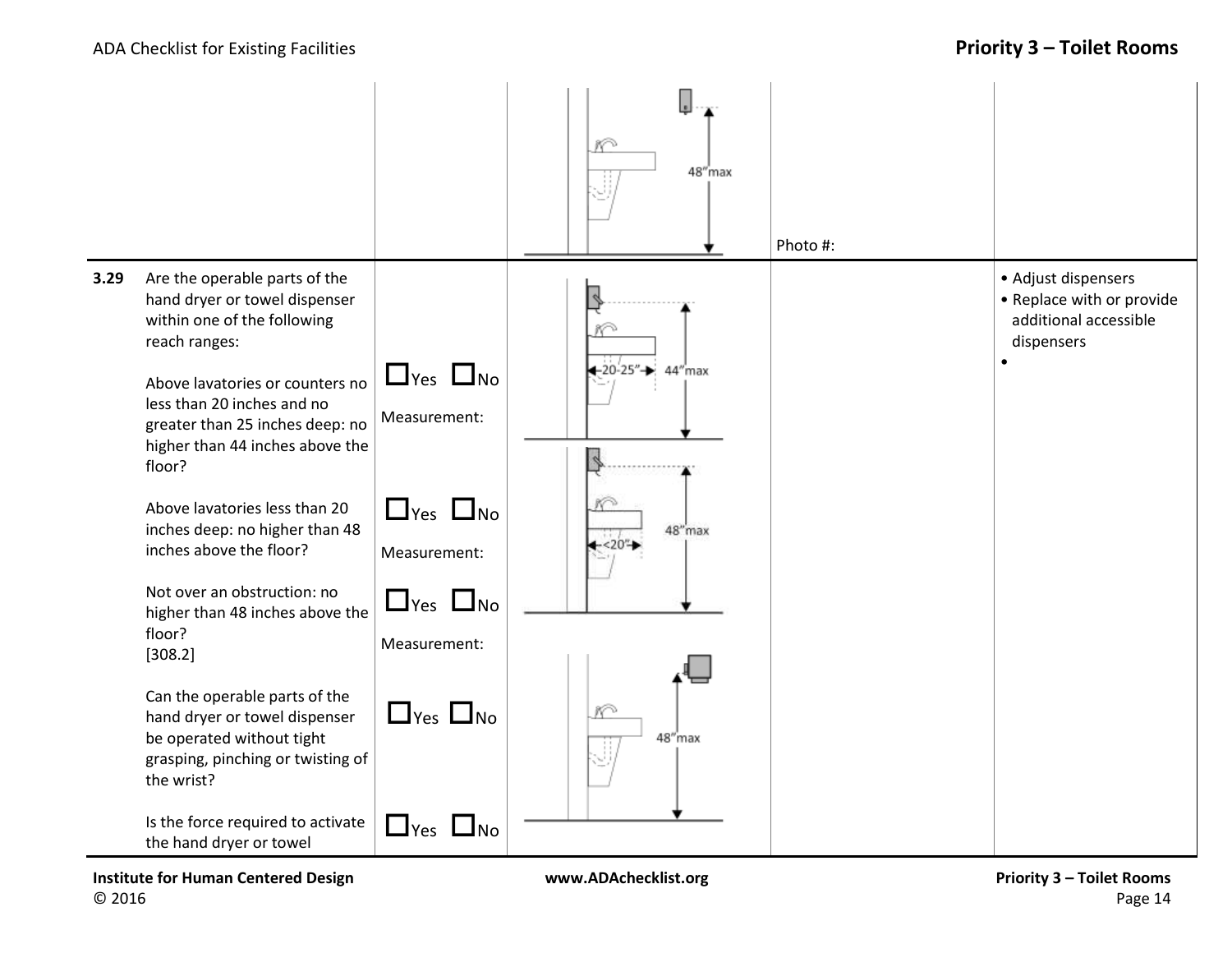|      | dispenser no greater than 5<br>pounds?<br>[309.4]                                                                                                                  | Measurement:                         |                                                                                                                           | Photo #: |                                                                                                                                                                                                                                                                                                                                                                                                                                                                                                                                                                                                |
|------|--------------------------------------------------------------------------------------------------------------------------------------------------------------------|--------------------------------------|---------------------------------------------------------------------------------------------------------------------------|----------|------------------------------------------------------------------------------------------------------------------------------------------------------------------------------------------------------------------------------------------------------------------------------------------------------------------------------------------------------------------------------------------------------------------------------------------------------------------------------------------------------------------------------------------------------------------------------------------------|
|      |                                                                                                                                                                    |                                      | Water Closets in Single-User Toilet Rooms and Compartments (Stalls) The 2010 Standards refer to toilets as water closets. |          |                                                                                                                                                                                                                                                                                                                                                                                                                                                                                                                                                                                                |
| 3.30 | Is the centerline of the water<br>closet no less than 16 inches<br>and no greater than 18 inches<br>from the side wall or partition?<br>[604.2]                    | $\Box$ Yes $\Box$ No<br>Measurement: | $16 - 18$                                                                                                                 | Photo #: | • Move toilet<br>• Replace toilet<br>• Move partition                                                                                                                                                                                                                                                                                                                                                                                                                                                                                                                                          |
| 3.31 | Is clearance provided around<br>the water closet measuring at<br>least 60 inches from the side<br>wall and at least 56 inches from<br>the rear wall?*<br>[604.3.1] | $\Box$ Yes $\Box$ No<br>Measurement: | $56''$ min<br>$-60$ "min                                                                                                  |          | * If constructed before<br>3/15/12, clearances<br>around water closets in<br>single user toilet rooms<br>can be 48 inches wide by<br>66 inches long or 48<br>inches wide by 56 inches<br>long (depending on the<br>approach to the water<br>closet, see 1991<br>Standards Figure 28) and<br>the lavatory may overlap<br>that clearance if the<br>door to the room does<br>not swing into the<br>required clearances at<br>fixtures (such as<br>lavatories, water closet<br>and urinals) and the<br>edge of the lavatory is at<br>least 18 inches from the<br>centerline of the water<br>closet |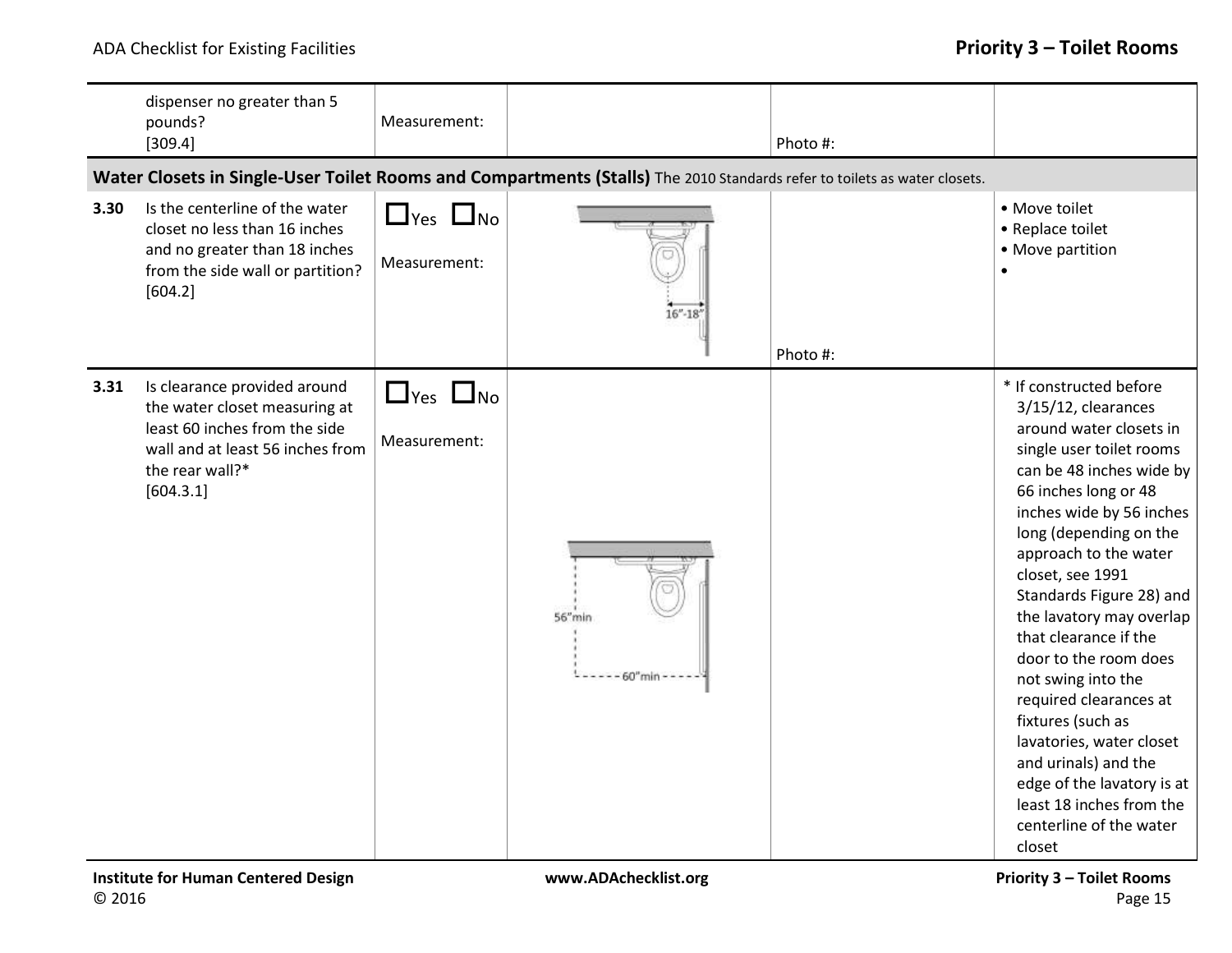|      |                                                                                                                                                                |                                      |               | Photo #: | • Alter room/compartment<br>for clearance<br>$\bullet$<br>$\bullet$          |
|------|----------------------------------------------------------------------------------------------------------------------------------------------------------------|--------------------------------------|---------------|----------|------------------------------------------------------------------------------|
| 3.32 | Is the height of the water closet<br>no less than 17 inches and no<br>greater than 19 inches above<br>the floor measured to the top<br>of the seat?<br>[604.4] | $\Box$ Yes $\Box$ No<br>Measurement: | $17'' - 19''$ | Photo #: | • Adjust toilet height<br>• Replace toilet                                   |
| 3.33 | Is there a grab bar at least 42<br>inches long on the side wall?                                                                                               | $\Box$ Yes $\Box$ No<br>Measurement: | $54$ "min     |          | • Install grab bar<br>• Relocate grab bar<br>• Relocate objects<br>$\bullet$ |
|      | Is it located no more than 12<br>inches from the rear wall?                                                                                                    | $\Box$ Yes $\Box$ No<br>Measurement: | 42"min<br>max |          |                                                                              |
|      | Does it extend at least 54<br>inches from the rear wall?<br>[604.5.1]                                                                                          | $\Box$ Yes $\Box$ No<br>Measurement: |               |          |                                                                              |
|      | Is it mounted no less than 33<br>inches and no greater than 36<br>inches above the floor to the<br>top of the gripping surface?<br>[609.4]                     | $\Box$ Yes $\Box$ No<br>Measurement: | $33 - 36$     |          |                                                                              |
|      | Is there at least 12 inches<br>clearance between the grab bar<br>and projecting objects above?*                                                                | $\Box$ Yes $\Box$ No<br>Measurement: |               |          |                                                                              |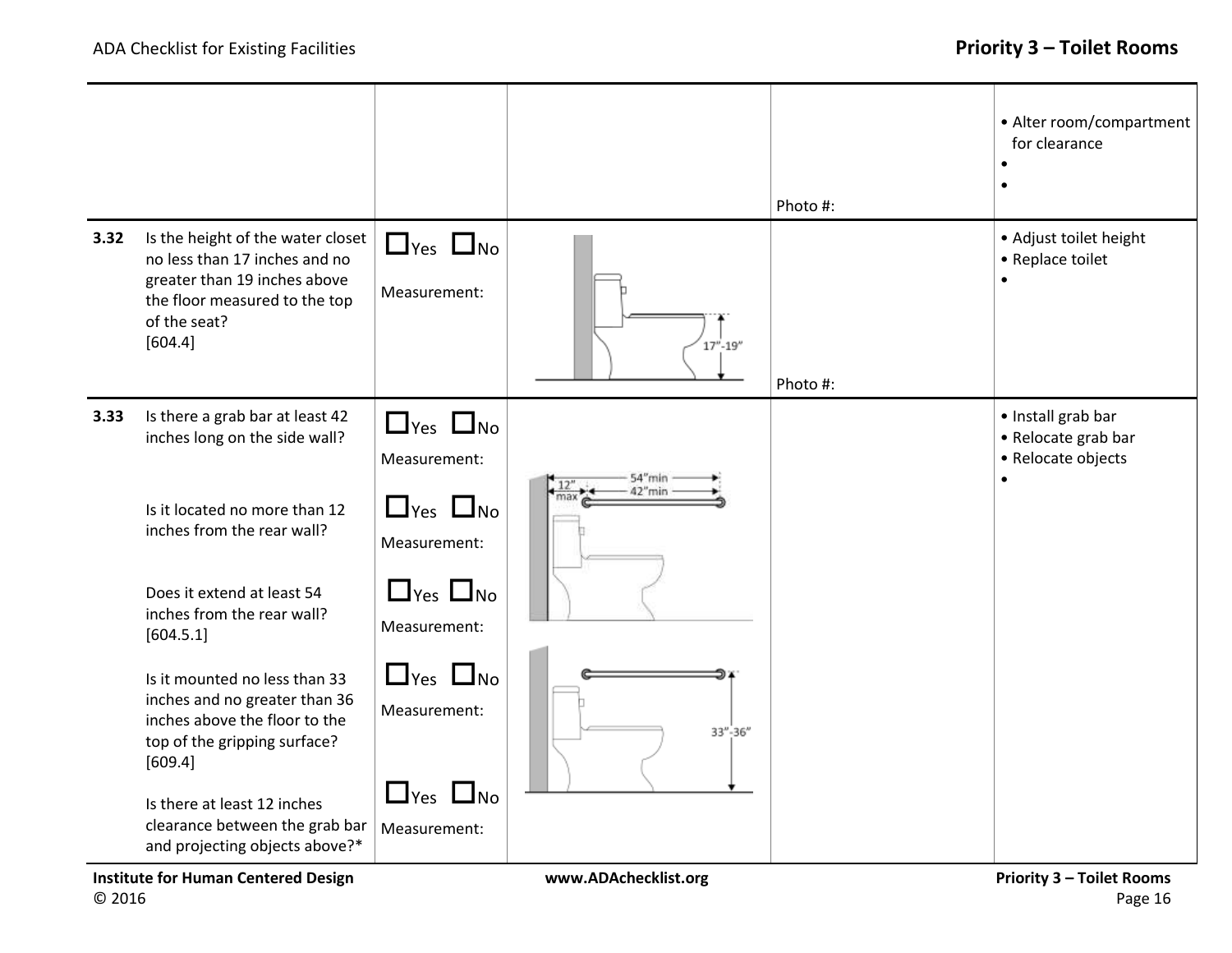

**Institute for Human Centered Design [www.ADAchecklist.org](http://www.adachecklist.org/) Priority 3 – Toilet Rooms** © 2016 Page 17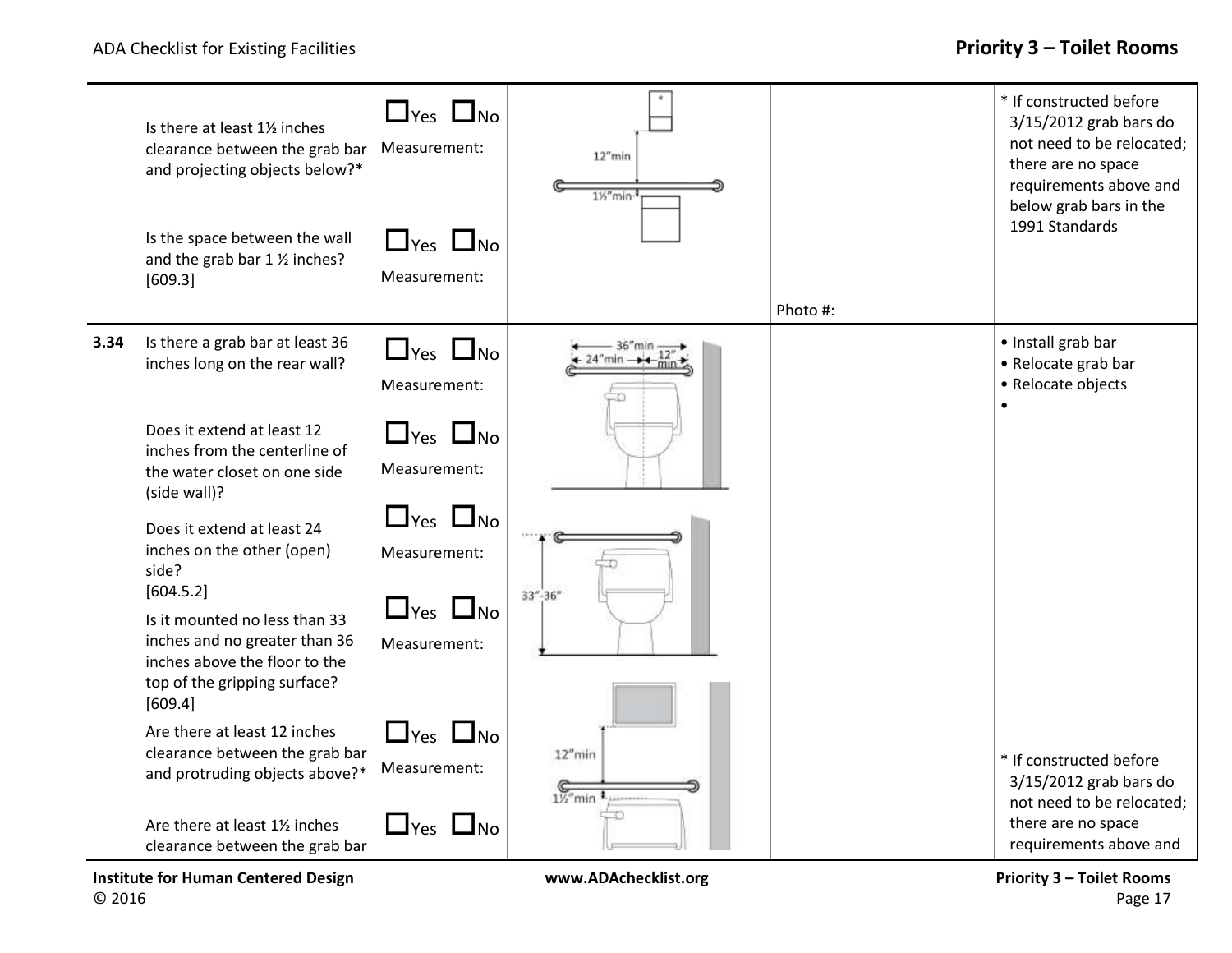|      | and projecting objects below?*<br>Is the space between the wall<br>and the grab bar 11/2 inches?<br>[609.3]                                                                                                                                           | Measurement:<br>$\Box$ Yes $\Box$ No<br>Measurement:         |                                       | Photo #: | below grab bars in the<br>1991 Standards                                               |
|------|-------------------------------------------------------------------------------------------------------------------------------------------------------------------------------------------------------------------------------------------------------|--------------------------------------------------------------|---------------------------------------|----------|----------------------------------------------------------------------------------------|
| 3.35 | If the flush control is hand<br>operated, is the operable part<br>located no higher than 48<br>inches above the floor?<br>[604.6]                                                                                                                     | $\Box$ Yes $\Box$ No<br>Measurement:                         | ⇔<br>48"max                           | Photo #: | • Move control<br>• Install sensor with<br>override button no<br>higher than 48 inches |
| 3.36 | If the flush control is hand<br>operated, can it be operated<br>with one hand and without<br>tight grasping, pinching, or<br>twisting of the wrist?<br>Is the force required to activate<br>the flush control no greater<br>than 5 pounds?<br>[605.4] | $\Box$ Yes $\Box$ No<br>$\Box$ Yes $\Box$ No<br>Measurement: |                                       | Photo #: | • Change control<br>• Adjust control                                                   |
| 3.37 | Is the flush control on the open<br>side of the water closet?<br>[604.6]                                                                                                                                                                              | $\Box$ Yes $\Box$ No                                         | $\rightarrow$ open side $\rightarrow$ | Photo #: | • Move control                                                                         |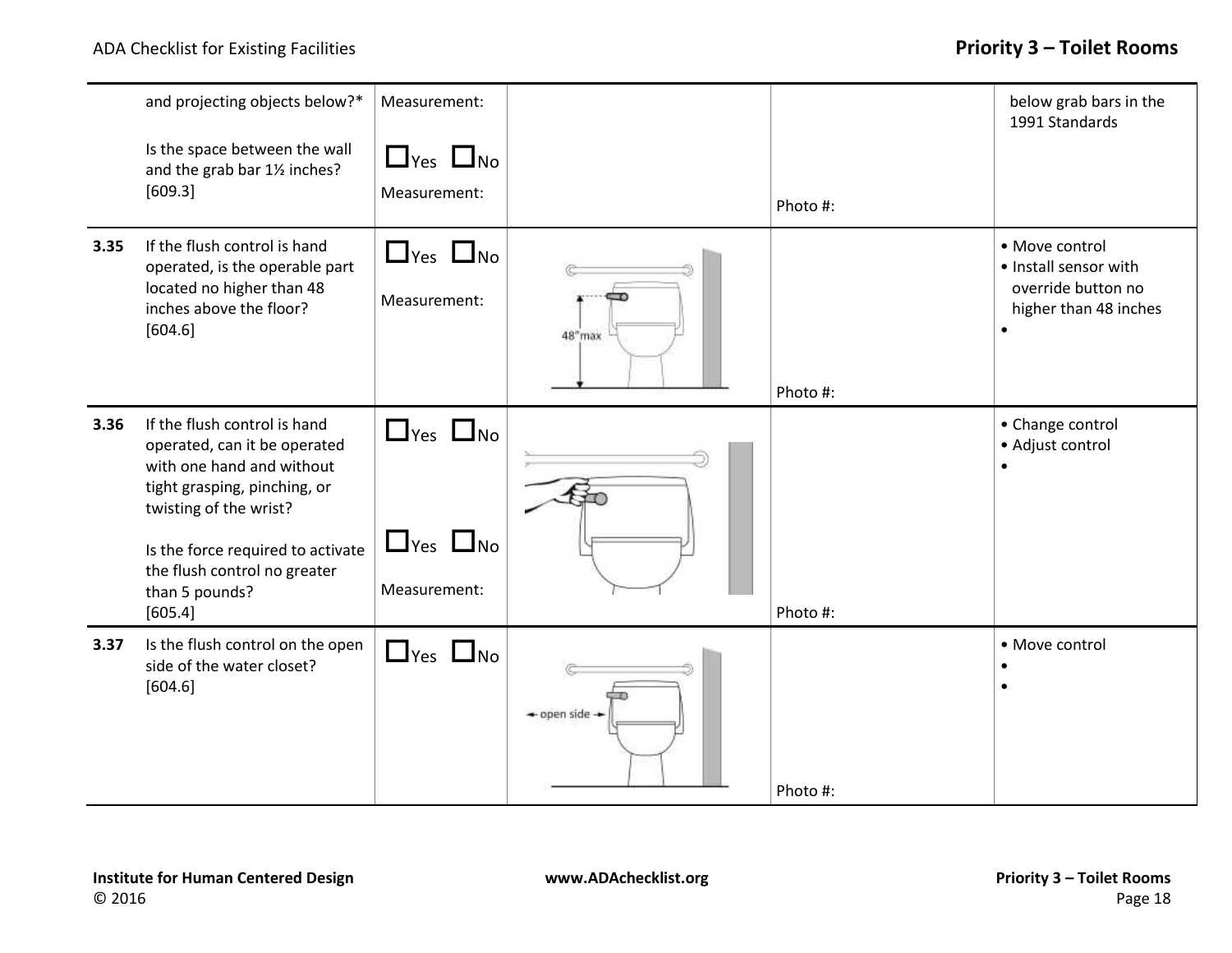| 3.38 | Is the toilet paper dispenser<br>located no less than 7 inches<br>and no greater than 9 inches<br>from the front of the water<br>closet to the centerline of the<br>dispenser?*<br>[604.7] | $\Box$ Yes $\Box$ No<br>Measurement: | $7 - 9'$             | Photo #: | * If constructed before<br>3/15/2012 dispenser<br>does not need to be<br>relocated if it is within<br>reach from the water<br>closet seat; the 1991<br>Standards do not specify<br>distance from the front<br>of the water closet<br>• Relocate dispenser |
|------|--------------------------------------------------------------------------------------------------------------------------------------------------------------------------------------------|--------------------------------------|----------------------|----------|-----------------------------------------------------------------------------------------------------------------------------------------------------------------------------------------------------------------------------------------------------------|
| 3.39 | Is the outlet of the dispenser:                                                                                                                                                            |                                      | $\Box$ outlet        |          | • Relocate dispenser                                                                                                                                                                                                                                      |
|      | Located no less than 15 inches                                                                                                                                                             | $\Box$ Yes $\Box$ No                 |                      |          |                                                                                                                                                                                                                                                           |
|      | and no greater than 48 inches<br>above the floor?                                                                                                                                          | Measurement:                         | max<br>$\Box$ outlet |          |                                                                                                                                                                                                                                                           |
|      | Not located behind grab bars?<br>[604.7]                                                                                                                                                   | $\Box$ Yes $\Box$ No                 | 15''<br>min          | Photo #: |                                                                                                                                                                                                                                                           |
| 3.40 | Does the dispenser allow<br>continuous paper flow?<br>[604.7]                                                                                                                              | $\Box$ Yes $\Box$ No                 |                      | Photo #: | • Adjust dispenser<br>• Replace dispenser                                                                                                                                                                                                                 |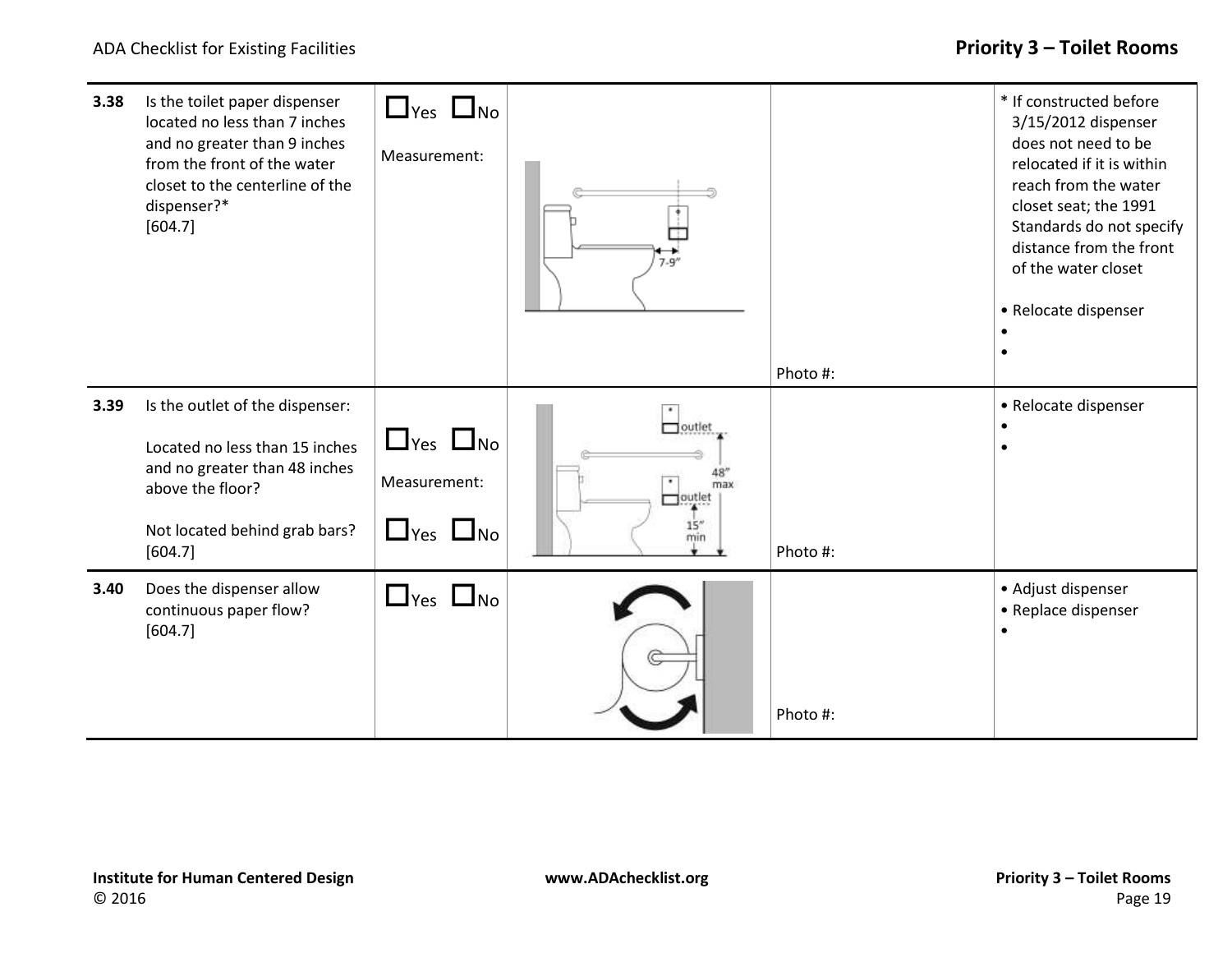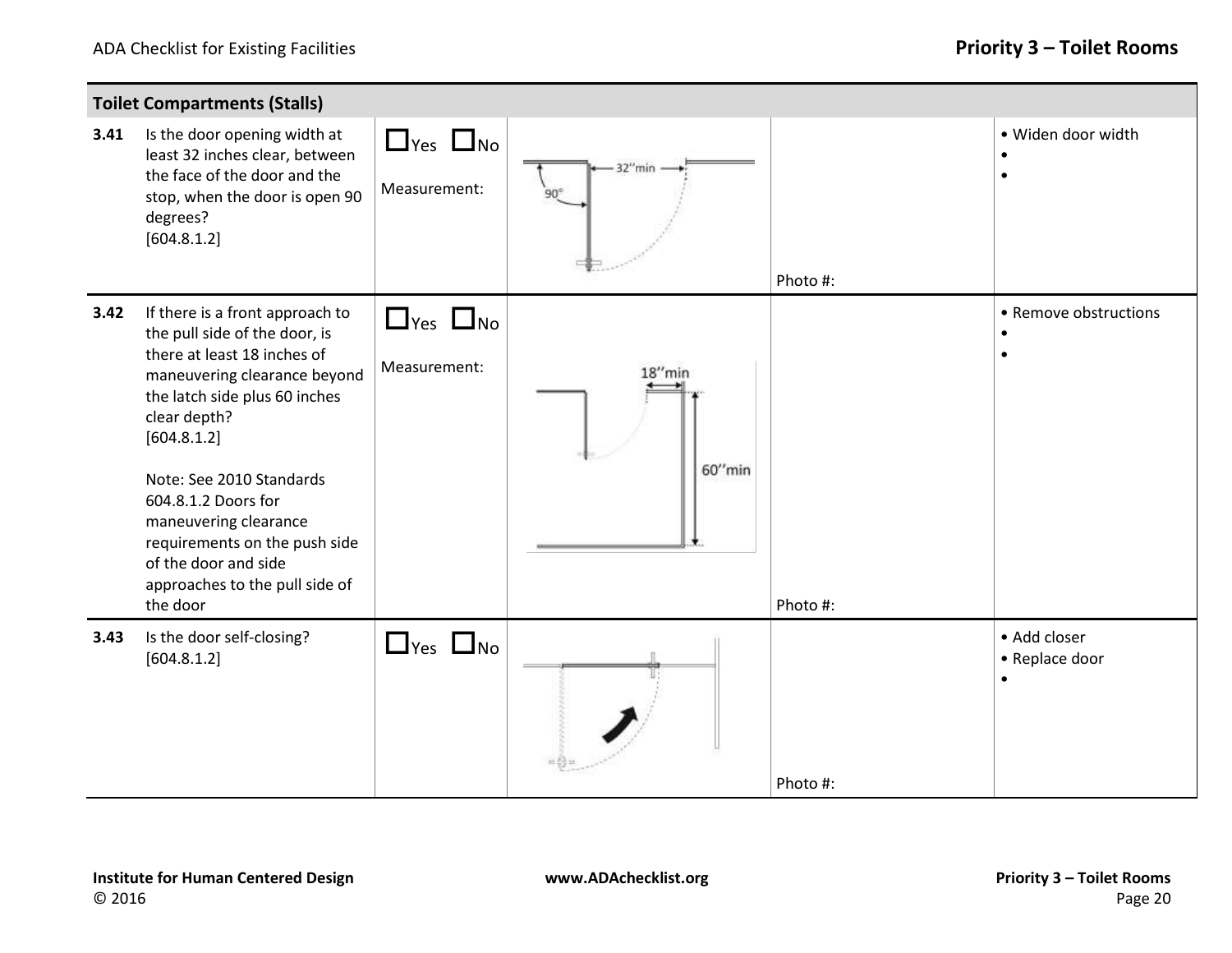| 3.44 | Are there door pulls on both<br>sides of the door that are<br>operable with one hand and do<br>not require tight grasping<br>pinching or twisting of the<br>wrist?*<br>[604.8.1.2] | $\Box$ Yes $\Box$ No                 |               | Photo #: | * If constructed before<br>3/15/2012 door pulls do<br>not need to be added;<br>door pulls are not<br>required in the 1991<br><b>Standards</b><br>• Replace hardware |
|------|------------------------------------------------------------------------------------------------------------------------------------------------------------------------------------|--------------------------------------|---------------|----------|---------------------------------------------------------------------------------------------------------------------------------------------------------------------|
| 3.45 | Is the lock operable with one<br>hand and without tight<br>grasping, pinching or twisting of<br>the wrist?<br>[309.4]                                                              | $\Box$ Yes $\Box$ No                 |               | Photo #: | • Replace lock                                                                                                                                                      |
| 3.46 | Are the operable parts of the<br>door hardware mounted no less<br>than 34 inches and no greater<br>than 48 inches above the floor?<br>[404.2.7]                                    | $\Box$ Yes $\Box$ No<br>Measurement: | $34'' - 48''$ | Photo #: | • Relocate hardware                                                                                                                                                 |
| 3.47 | Is the compartment at least 60<br>inches wide?<br>[604.8.1.1]                                                                                                                      | $\Box$ Yes $\Box$ No<br>Measurement: | 60"min        | Photo #: | · Widen compartment<br>$\bullet$                                                                                                                                    |